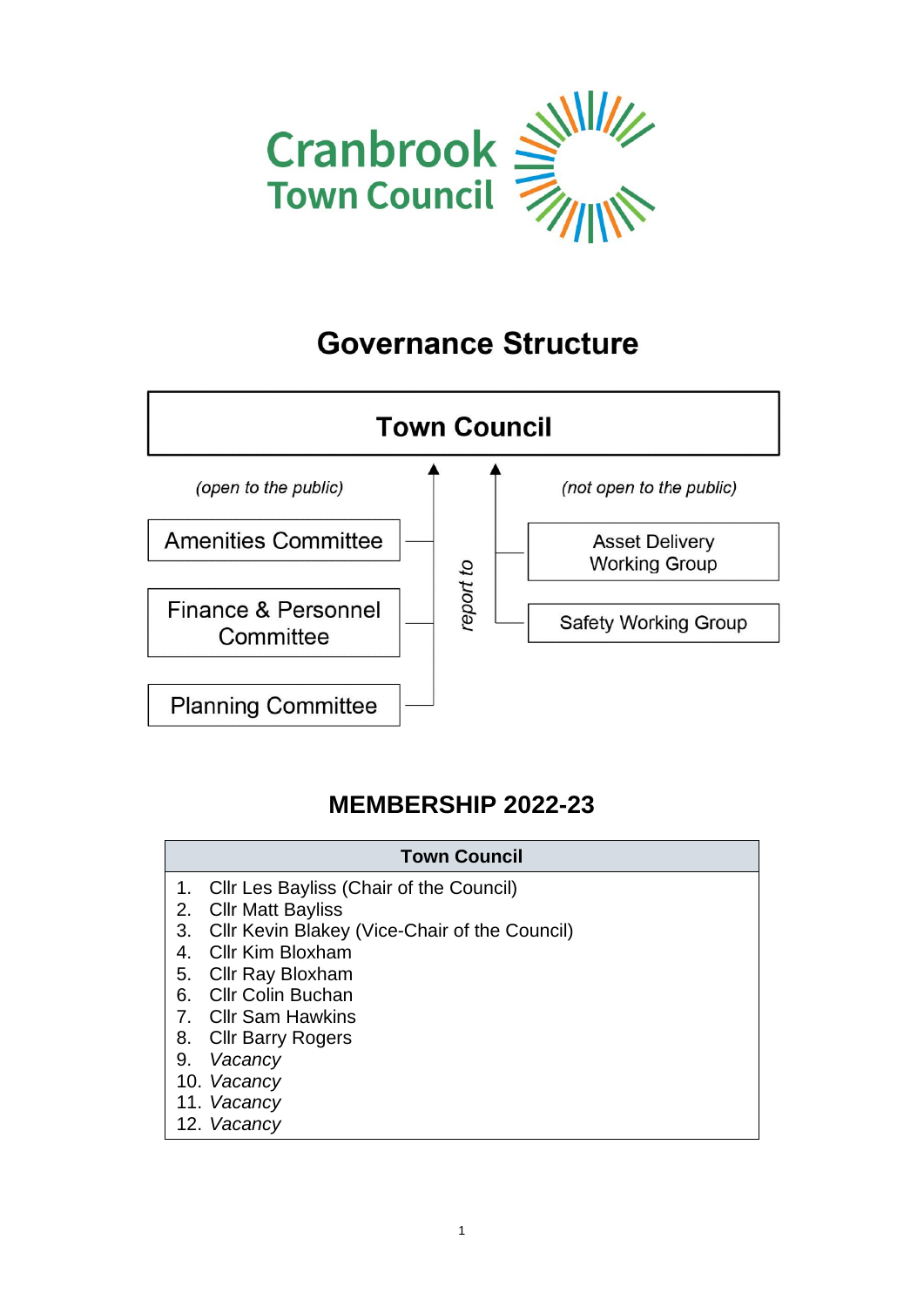| <b>Committees</b>                                                                   |                                                                                                                                                                 |  |  |
|-------------------------------------------------------------------------------------|-----------------------------------------------------------------------------------------------------------------------------------------------------------------|--|--|
| <b>Amentities Committee</b>                                                         | 1. Cllr Les Bayliss<br>2. Cllr Kevin Blakey<br>3. Kim Bloxham (Vice-Chair)<br>4. Cllr Ray Bloxham<br>5. Cllr Colin Buchan<br>6. Cllr Barry Rogers (Chair)       |  |  |
| <b>Finance &amp; Personnel Committee</b>                                            | 1. Cllr Kevin Blakey (Vice-Chair)<br>2. Cllr Kim Bloxham<br>3. Cllr Colin Buchan<br>4. Cllr Sam Hawkins (Chair)<br>5. Cllr Barry Rogers<br>6. Vacancy           |  |  |
| <b>Planning Committee</b>                                                           | 1. Cllr Les Bayliss (Vice-Chair)<br>2. Cllr Matt Bayliss<br>3. Cllr Kevin Blakey<br>4. Cllr Ray Bloxham (Chair)<br>5. Cllr Colin Buchan<br>6. Cllr Barry Rogers |  |  |
| <b>Working Groups</b>                                                               |                                                                                                                                                                 |  |  |
| <b>Asset Delivery</b>                                                               | <b>CIIr Les Bayliss</b><br><b>Cllr Kevin Blakey</b><br>Cllr Kim Bloxham<br>Cllr Ray Bloxham<br><b>Town Clerk</b>                                                |  |  |
| <b>Safety</b>                                                                       | <b>CIIr Les Bayliss</b><br><b>Cllr Kevin Blakey</b><br><b>Cllr Colin Buchan</b><br><b>Town Clerk</b>                                                            |  |  |
|                                                                                     | <b>Appointments to Outside Bodies</b>                                                                                                                           |  |  |
| <b>Catchment-Sensitive</b><br><b>Communities</b>                                    | <b>CIIr Barry Rogers</b>                                                                                                                                        |  |  |
| <b>Cranbrook Strategic Delivery</b><br><b>Board</b>                                 | <b>CIIr Les Bayliss</b>                                                                                                                                         |  |  |
| <b>Cranbrook and Ottery St Mary</b><br><b>Community Safety Group</b>                | Cllr Kim Bloxham                                                                                                                                                |  |  |
| <b>East Devon Arts and Culture</b><br><b>Forum</b>                                  | <b>Cllr Colin Buchan</b>                                                                                                                                        |  |  |
| <b>Exeter Airport Consultative</b><br><b>Committee</b>                              | <b>CIIr Les Bayliss</b>                                                                                                                                         |  |  |
| <b>Exeter University Geography</b><br><b>Research Programme</b>                     | <b>Cllr Barry Rogers</b>                                                                                                                                        |  |  |
| <b>Ingrams Management</b><br>Committee (not operational until<br>pavilion is built) | <b>CIIr Kevin Blakey</b><br><b>Cllr Sam Hawkins</b>                                                                                                             |  |  |
| <b>Larger Councils Forum</b>                                                        | <b>Cllr Barry Rogers</b>                                                                                                                                        |  |  |